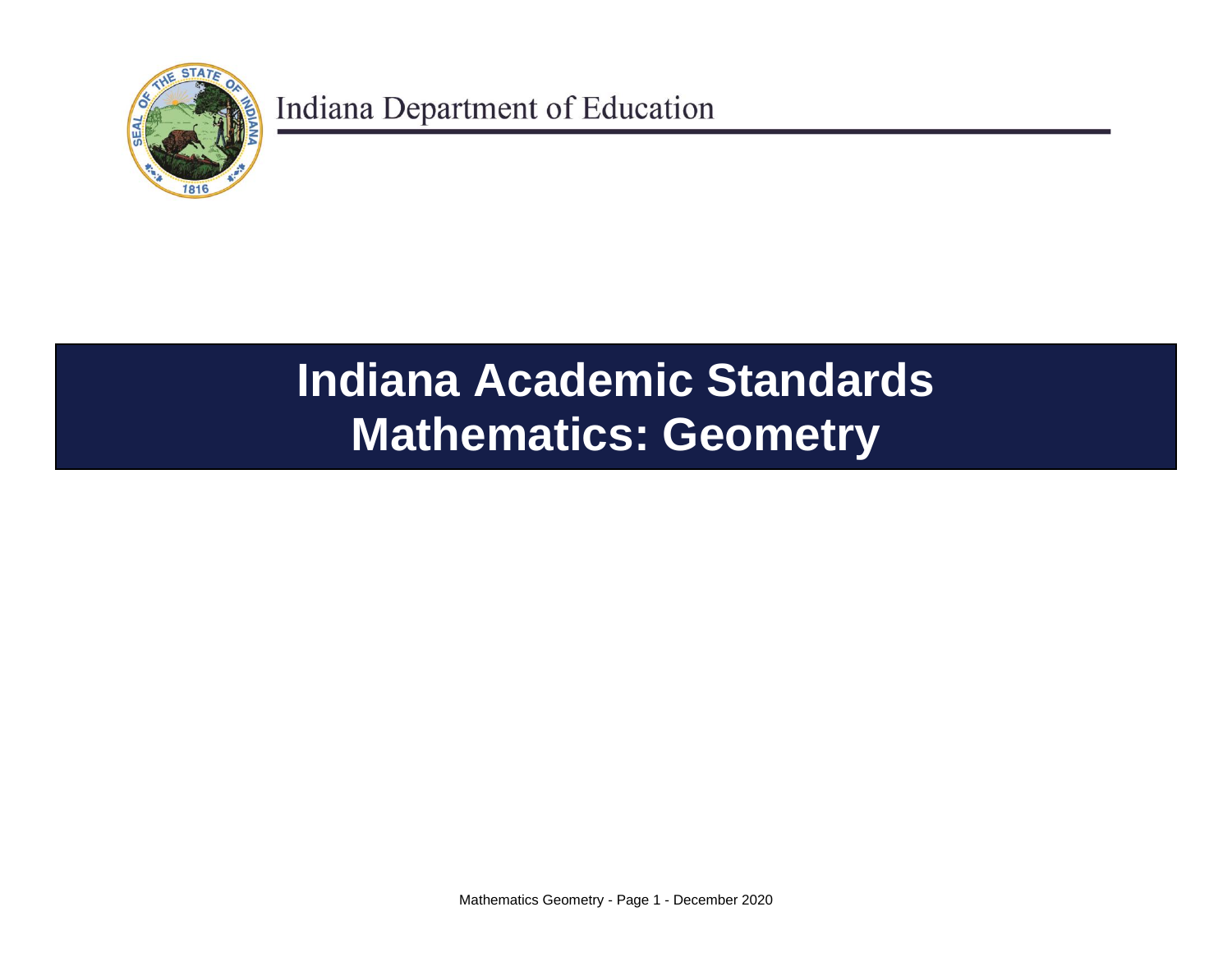

#### **Introduction**

The Indiana Academic Standards for Mathematics are the result of a process designed to identify, evaluate, synthesize, and create the most high-quality, rigorous standards for Indiana students. The standards are designed to ensure that all Indiana students, upon graduation, are prepared for both college and career opportunities. In alignment with Indiana's Every Student Succeeds Act (ESSA) plan, the academic standards reflect the core belief that all students can achieve at a high level.

#### **What are the Indiana Academic Standards?**

The Indiana Academic Standards are designed to help educators, parents, students, and community members understand what students need to know and be able to do at each grade level, and within each content strand, in order to exit high school college and career ready. The academic standards should form the basis for strong Tier 1 instruction at each grade level and for each content area for all students, in alignment with Indiana's vision for Multi-Tiered Systems of Supports (MTSS). While the standards have identified the academic content or skills that Indiana students need to be prepared for both college and career, they are not an exhaustive list. Students require a wide range of physical, social, and emotional support to be successful. This leads to a second core belief outlined in Indiana's ESSA plan that learning requires an emphasis on the whole child.

While the standards may be used as the basis for curriculum, the Indiana Academic Standards are not a curriculum. Curricular tools, including textbooks, are selected by the district/school and adopted through the local school board. However, a strong standards-based approach to instruction is encouraged, as most curricula will not align perfectly with the Indiana Academic Standards. Additionally, attention should be given at the district and school-level to the instructional sequence of the standards as well as to the length of time needed to teach each standard. Every standard has a unique place in the continuum of learning omitting one will certainly create gaps - but each standard will not require the same amount of time and attention. A deep understanding of the vertical articulation of the standards will enable educators to make the best instructional decisions. The Indiana Academic Standards must also be complemented by robust, evidencebased instructional practices, geared to the development of the whole child. By utilizing well-chosen instructional practices, social-emotional competencies and employability skills can be developed in conjunction with the content standards.

#### **Acknowledgments**

The Indiana Academic Standards have been developed through the time, dedication, and expertise of Indiana's K-12 teachers, higher education professors, and other representatives. The Indiana Department of Education (IDOE) acknowledges the committee members who dedicated many hours to the review and evaluation of these standards designed to prepare Indiana students for college and careers.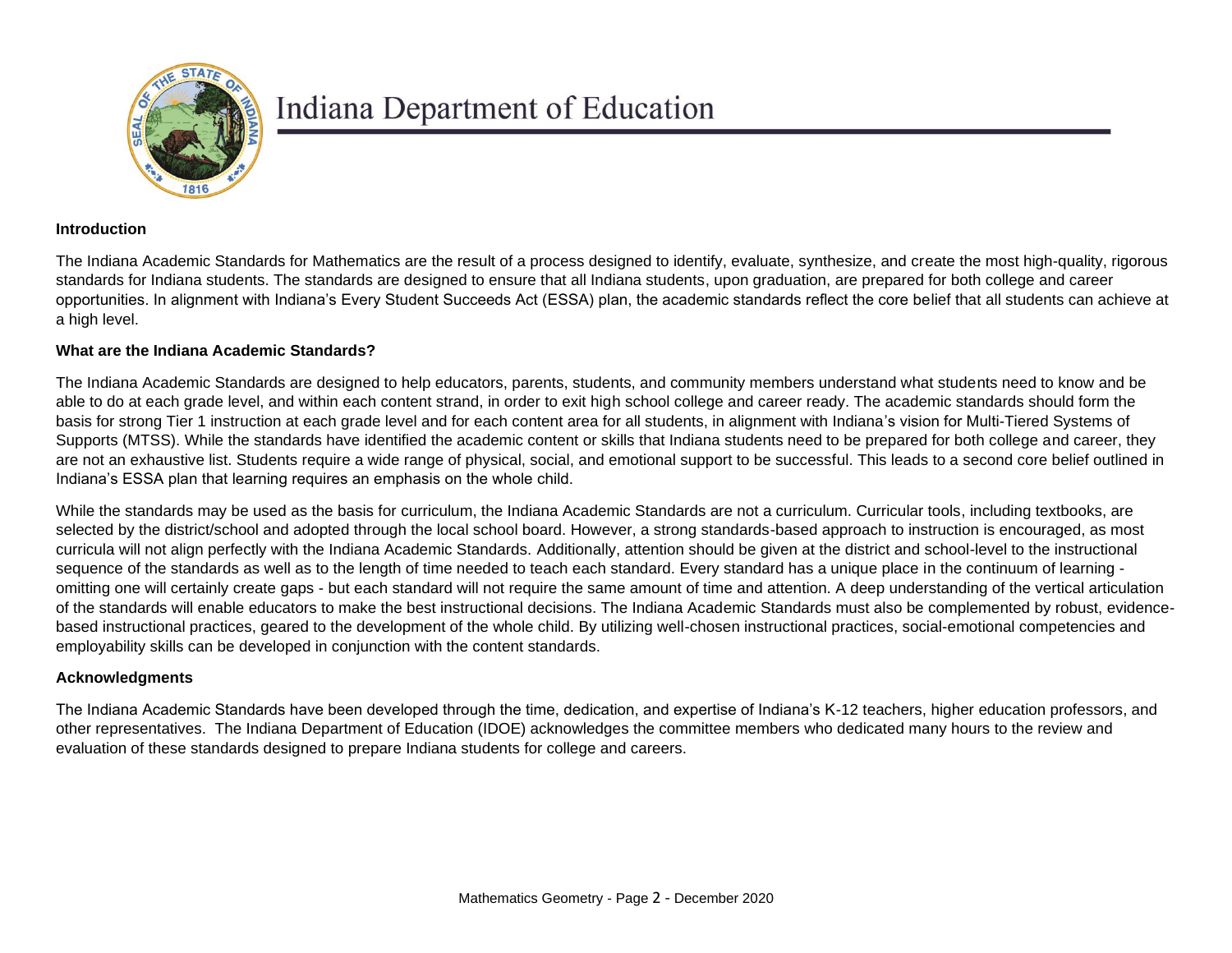

## *PROCESS STANDARDS FOR MATHEMATICS*

The Process Standards demonstrate the ways in which students should develop conceptual understanding of mathematical content, and the ways in which students should synthesize and apply mathematical skills.

| <b>PROCESS STANDARDS FOR MATHEMATICS</b>                             |                                                                                                                                                                                                                                                                                                                                                                                                                                                                                                                                                                                                                                                                                                                                                                                                                                                                                                                                                                                                                                                                             |
|----------------------------------------------------------------------|-----------------------------------------------------------------------------------------------------------------------------------------------------------------------------------------------------------------------------------------------------------------------------------------------------------------------------------------------------------------------------------------------------------------------------------------------------------------------------------------------------------------------------------------------------------------------------------------------------------------------------------------------------------------------------------------------------------------------------------------------------------------------------------------------------------------------------------------------------------------------------------------------------------------------------------------------------------------------------------------------------------------------------------------------------------------------------|
| PS.1: Make sense of<br>problems and<br>persevere in solving<br>them. | Mathematically proficient students start by explaining to themselves the meaning of a problem and<br>looking for entry points to its solution. They analyze givens, constraints, relationships, and goals. They<br>make conjectures about the form and meaning of the solution and plan a solution pathway, rather than<br>simply jumping into a solution attempt. They consider analogous problems and try special cases and<br>simpler forms of the original problem in order to gain insight into its solution. They monitor and evaluate<br>their progress and change course if necessary. Mathematically proficient students check their answers to<br>problems using a different method, and they continually ask themselves, "Does this make sense?" and "Is<br>my answer reasonable?" They understand the approaches of others to solving complex problems and<br>identify correspondences between different approaches. Mathematically proficient students understand<br>how mathematical ideas interconnect and build on one another to produce a coherent whole. |
| <b>PS.2: Reason abstractly</b><br>and quantitatively.                | Mathematically proficient students make sense of quantities and their relationships in problem situations.<br>They bring two complementary abilities to bear on problems involving quantitative relationships: the ability<br>to decontextualize—to abstract a given situation and represent it symbolically and manipulate the<br>representing symbols as if they have a life of their own, without necessarily attending to their referents—<br>and the ability to contextualize, to pause as needed during the manipulation process in order to probe into<br>the referents for the symbols involved. Quantitative reasoning entails habits of creating a coherent<br>representation of the problem at hand; considering the units involved; attending to the meaning of<br>quantities, not just how to compute them; and knowing and flexibly using different properties of operations<br>and objects.                                                                                                                                                                  |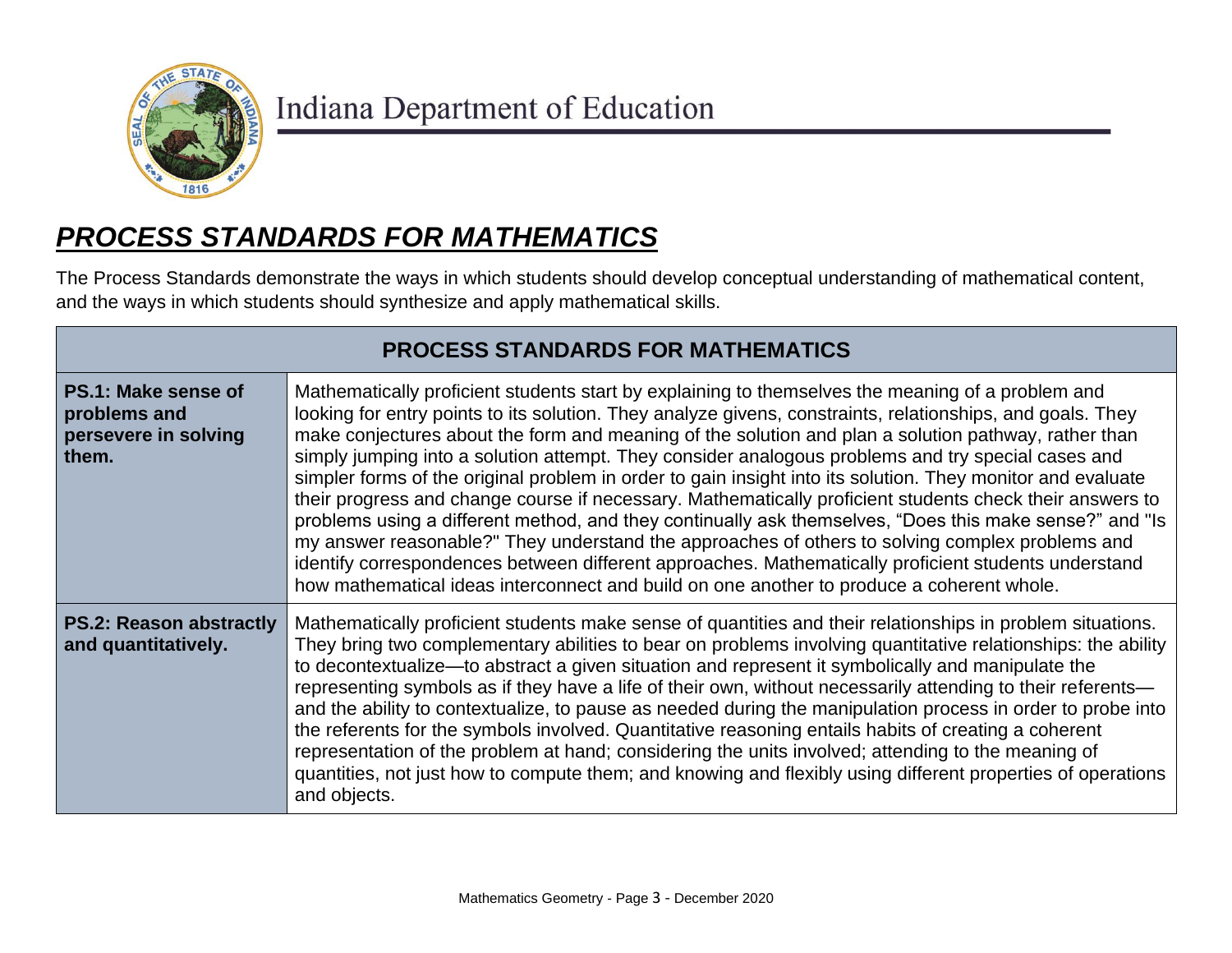

| <b>PS.3: Construct viable</b><br>arguments and critique<br>the reasoning of others. | Mathematically proficient students understand and use stated assumptions, definitions, and previously<br>established results in constructing arguments. They make conjectures and build a logical progression of<br>statements to explore the truth of their conjectures. They analyze situations by breaking them into cases<br>and recognize and use counterexamples. They organize their mathematical thinking, justify their<br>conclusions and communicate them to others, and respond to the arguments of others. They reason<br>inductively about data, making plausible arguments that take into account the context from which the data<br>arose. Mathematically proficient students are also able to compare the effectiveness of two plausible<br>arguments, distinguish correct logic or reasoning from that which is flawed, and—if there is a flaw in an<br>argument—explain what it is. They justify whether a given statement is true always, sometimes, or never.<br>Mathematically proficient students participate and collaborate in a mathematics community. They listen to<br>or read the arguments of others, decide whether they make sense, and ask useful questions to clarify or<br>improve the arguments. |
|-------------------------------------------------------------------------------------|--------------------------------------------------------------------------------------------------------------------------------------------------------------------------------------------------------------------------------------------------------------------------------------------------------------------------------------------------------------------------------------------------------------------------------------------------------------------------------------------------------------------------------------------------------------------------------------------------------------------------------------------------------------------------------------------------------------------------------------------------------------------------------------------------------------------------------------------------------------------------------------------------------------------------------------------------------------------------------------------------------------------------------------------------------------------------------------------------------------------------------------------------------------------------------------------------------------------------------------|
| <b>PS.4: Model with</b><br>mathematics.                                             | Mathematically proficient students apply the mathematics they know to solve problems arising in<br>everyday life, society, and the workplace using a variety of appropriate strategies. They create and use a<br>variety of representations to solve problems and to organize and communicate mathematical ideas.<br>Mathematically proficient students apply what they know and are comfortable making assumptions and<br>approximations to simplify a complicated situation, realizing that these may need revision later. They are<br>able to identify important quantities in a practical situation and map their relationships using such tools as<br>diagrams, two-way tables, graphs, flowcharts and formulas. They analyze those relationships<br>mathematically to draw conclusions. They routinely interpret their mathematical results in the context of<br>the situation and reflect on whether the results make sense, possibly improving the model if it has not<br>served its purpose.                                                                                                                                                                                                                                |
| PS.5: Use appropriate<br>tools strategically.                                       | Mathematically proficient students consider the available tools when solving a mathematical problem.<br>These tools might include pencil and paper, models, a ruler, a protractor, a calculator, a spreadsheet, a<br>computer algebra system, a statistical package, or dynamic geometry software. Mathematically proficient<br>students are sufficiently familiar with tools appropriate for their grade or course to make sound decisions<br>about when each of these tools might be helpful, recognizing both the insight to be gained and their                                                                                                                                                                                                                                                                                                                                                                                                                                                                                                                                                                                                                                                                                  |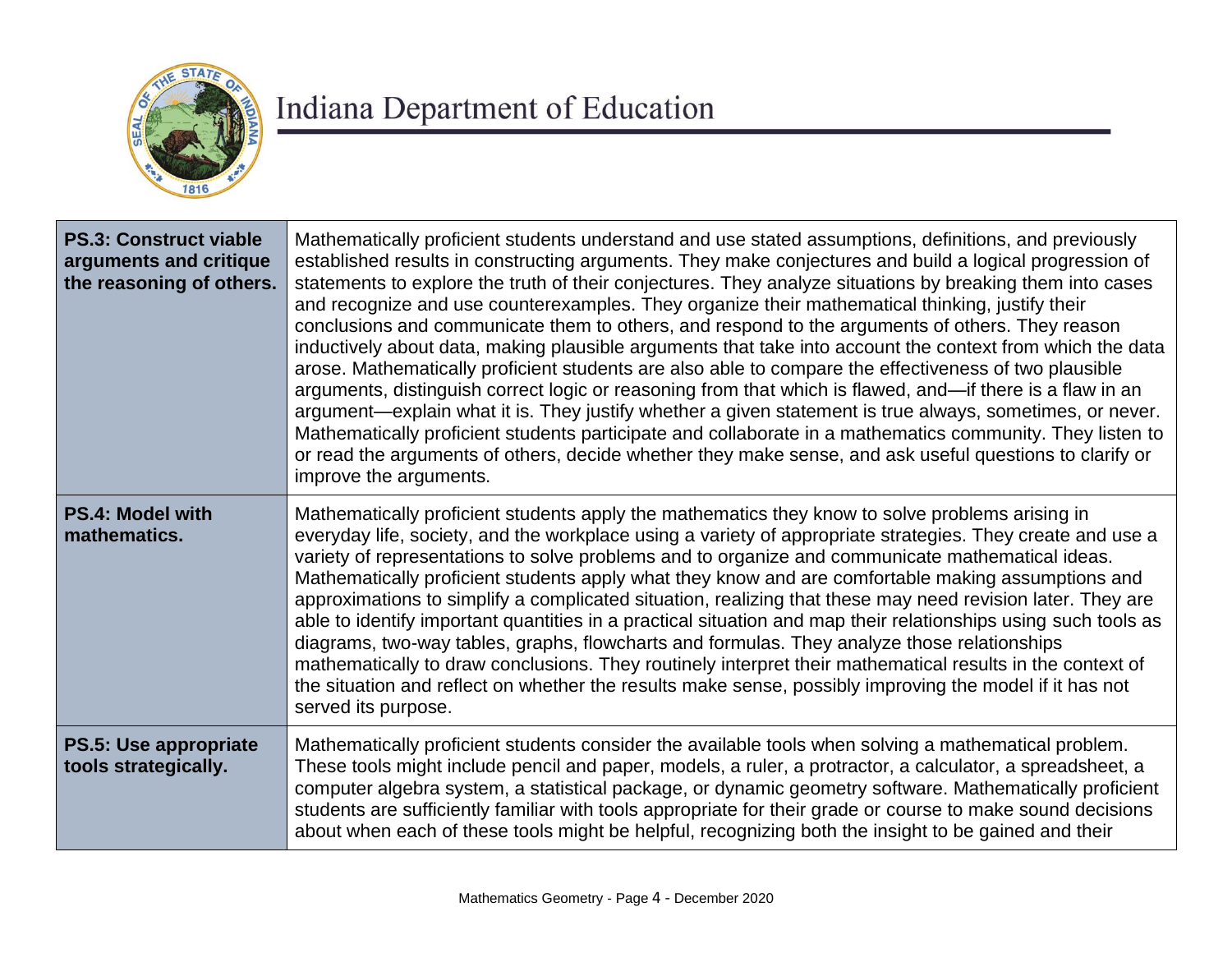

|                                                                    | limitations. Mathematically proficient students identify relevant external mathematical resources, such as<br>digital content, and use them to pose or solve problems. They use technological tools to explore and<br>deepen their understanding of concepts and to support the development of learning mathematics. They<br>use technology to contribute to concept development, simulation, representation, reasoning,<br>communication and problem solving.                                                                                                                                                                                                                                                                                                     |
|--------------------------------------------------------------------|--------------------------------------------------------------------------------------------------------------------------------------------------------------------------------------------------------------------------------------------------------------------------------------------------------------------------------------------------------------------------------------------------------------------------------------------------------------------------------------------------------------------------------------------------------------------------------------------------------------------------------------------------------------------------------------------------------------------------------------------------------------------|
| <b>PS.6: Attend to</b><br>precision.                               | Mathematically proficient students communicate precisely to others. They use clear definitions, including<br>correct mathematical language, in discussion with others and in their own reasoning. They state the<br>meaning of the symbols they choose, including using the equal sign consistently and appropriately. They<br>express solutions clearly and logically by using the appropriate mathematical terms and notation. They<br>specify units of measure and label axes to clarify the correspondence with quantities in a problem. They<br>calculate accurately and efficiently and check the validity of their results in the context of the problem.<br>They express numerical answers with a degree of precision appropriate for the problem context. |
| PS.7: Look for and<br>make use of structure.                       | Mathematically proficient students look closely to discern a pattern or structure. They step back for an<br>overview and shift perspective. They recognize and use properties of operations and equality. They<br>organize and classify geometric shapes based on their attributes. They see expressions, equations, and<br>geometric figures as single objects or as being composed of several objects.                                                                                                                                                                                                                                                                                                                                                           |
| PS.8: Look for and<br>express regularity in<br>repeated reasoning. | Mathematically proficient students notice if calculations are repeated and look for general methods and<br>shortcuts. They notice regularity in mathematical problems and their work to create a rule or formula.<br>Mathematically proficient students maintain oversight of the process, while attending to the details as they<br>solve a problem. They continually evaluate the reasonableness of their intermediate results.                                                                                                                                                                                                                                                                                                                                  |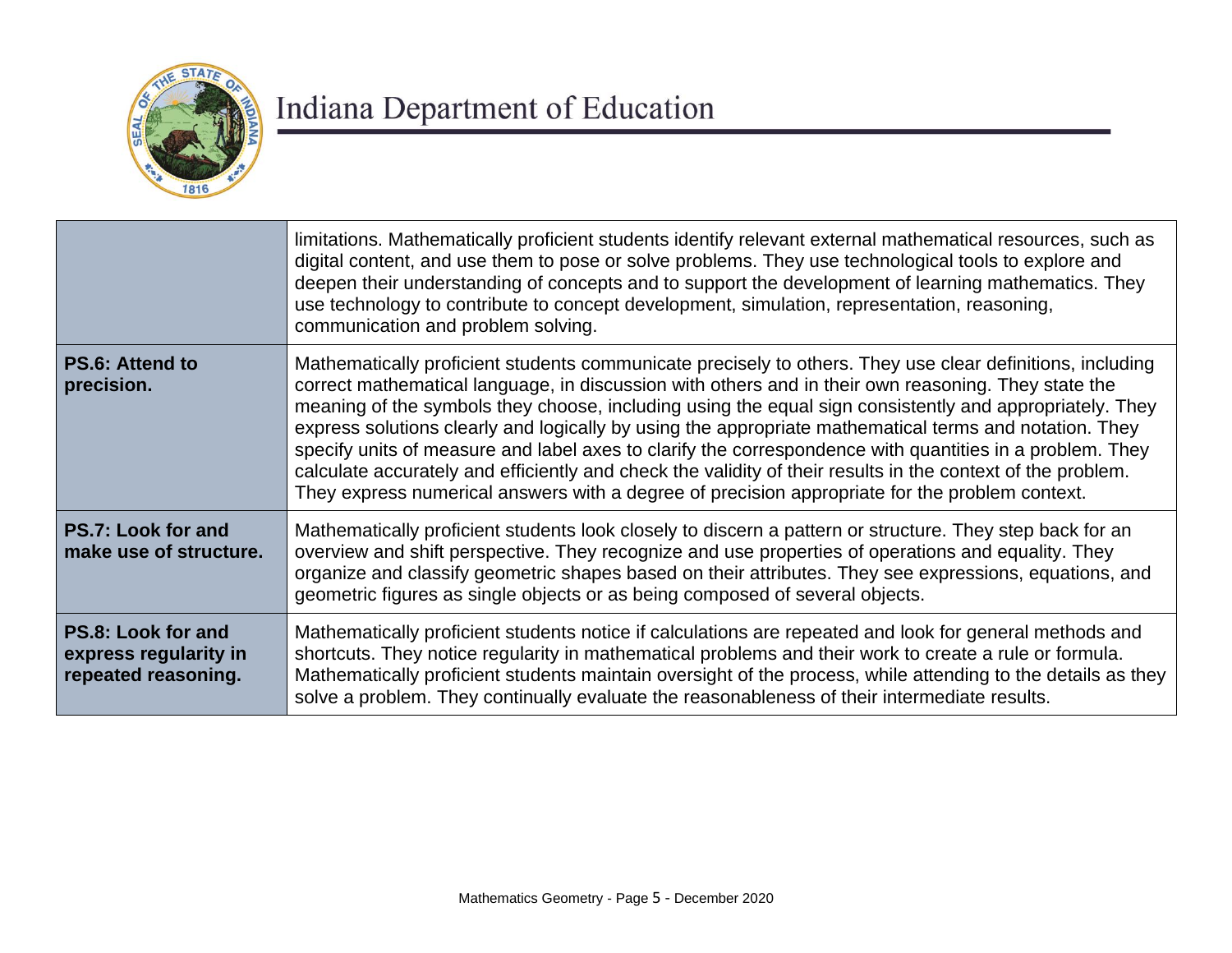

### **MATHEMATICS: Geometry**

| <b>Logic and Proofs</b> |                                                                                                                                                                                                                                                                                  |
|-------------------------|----------------------------------------------------------------------------------------------------------------------------------------------------------------------------------------------------------------------------------------------------------------------------------|
| G.LP.1                  | Understand and describe the structure of and relationships within an axiomatic system (undefined terms, definitions,<br>axioms and postulates, methods of reasoning, and theorems). Understand the differences among supporting evidence,<br>counterexamples, and actual proofs. |
| G.LP.2                  | Use precise definitions for angle, circle, perpendicular lines, parallel lines, and line segment, based on the undefined<br>notions of point, line, and plane. Use standard geometric notation.                                                                                  |
| G.LP.3                  | State, use, and examine the validity of the converse, inverse, and contrapositive of conditional ("if – then") and bi-<br>conditional ("if and only if") statements.                                                                                                             |
| G.LP.4                  | Understand that proof is the means used to demonstrate whether a statement is true or false mathematically. Develop<br>geometric proofs, including those involving coordinate geometry, using two-column, paragraph, and flow chart formats.                                     |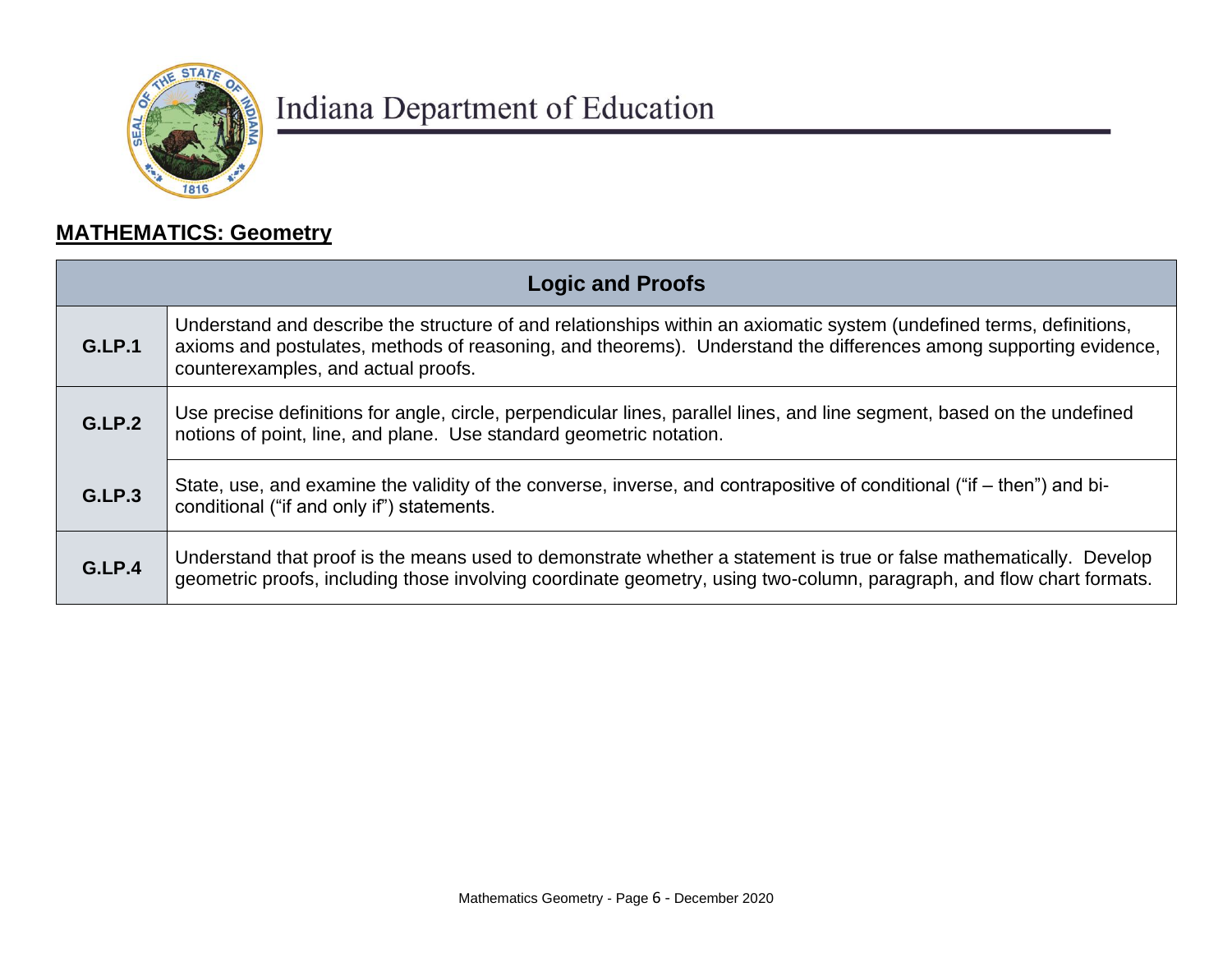

|               | <b>Points, Lines, and Angles</b>                                                                                                                                                                                                                                                                                                                                                                                                                                                                                          |  |
|---------------|---------------------------------------------------------------------------------------------------------------------------------------------------------------------------------------------------------------------------------------------------------------------------------------------------------------------------------------------------------------------------------------------------------------------------------------------------------------------------------------------------------------------------|--|
| G.PL.1        | Prove and apply theorems about lines and angles, including the following:<br>a. Vertical angles are congruent.<br>b. When a transversal crosses parallel lines, alternate interior angles are congruent, alternate exterior angles are<br>congruent, and corresponding angles are congruent.<br>c. When a transversal crosses parallel lines, same side interior angles are supplementary.<br>d. Points on a perpendicular bisector of a line segment are exactly those equidistant from the endpoints of the<br>segment. |  |
| G.PL.2        | Explore the relationships of the slopes of parallel and perpendicular lines. Determine if a pair of lines are parallel,<br>perpendicular, or neither by comparing the slopes in coordinate graphs and equations.                                                                                                                                                                                                                                                                                                          |  |
| <b>G.PL.3</b> | Use tools to explain and justify the process to construct congruent segments and angles, angle bisectors, perpendicular<br>bisectors, altitudes, medians, and parallel and perpendicular lines.                                                                                                                                                                                                                                                                                                                           |  |
| <b>G.PL.4</b> | Develop the distance formula using the Pythagorean Theorem. Find the lengths and midpoints of line segments in the<br>two-dimensional coordinate system.                                                                                                                                                                                                                                                                                                                                                                  |  |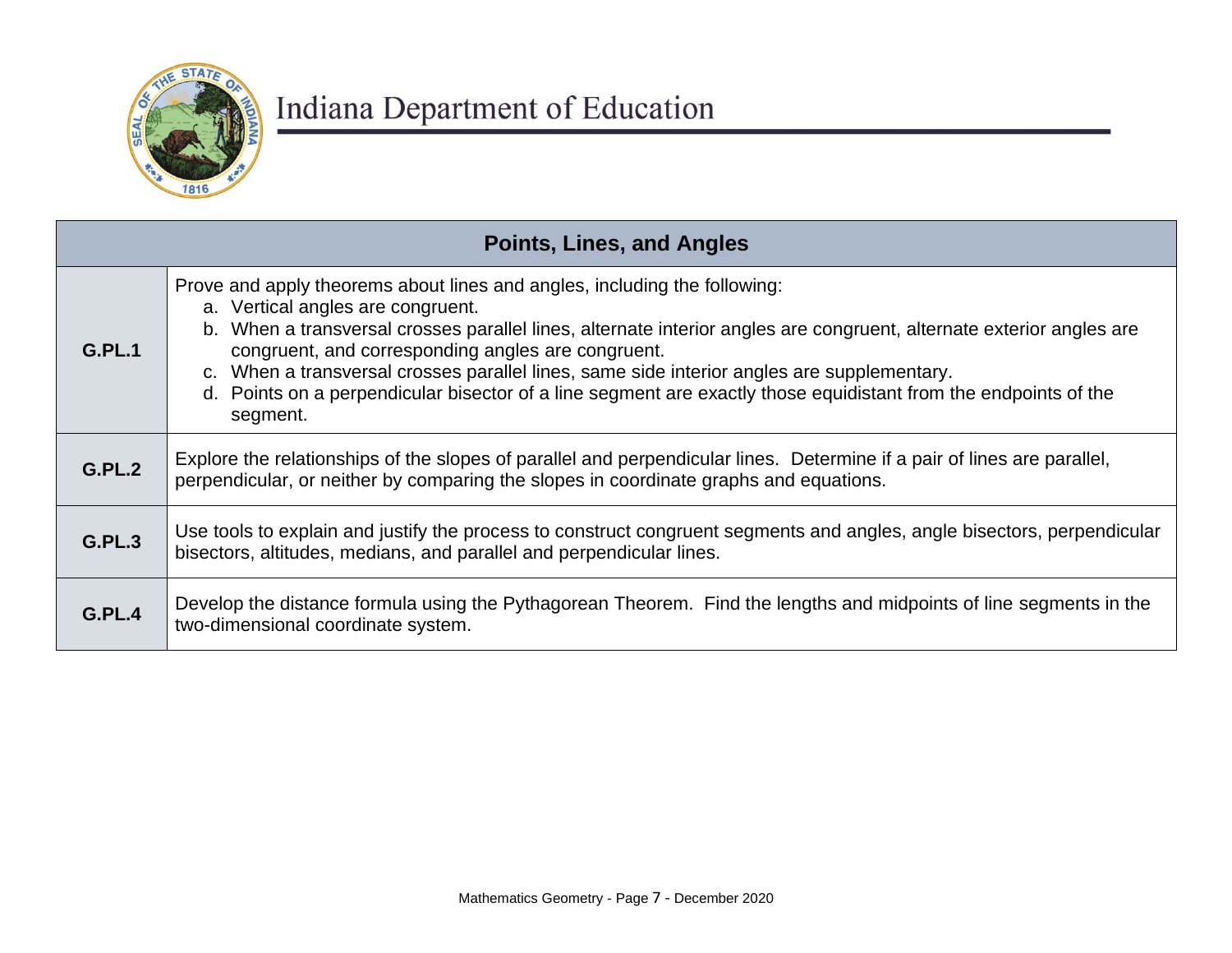

| <b>Triangles</b> |                                                                                                                                                                                                                                                                                                                                                                                                                                                                                        |
|------------------|----------------------------------------------------------------------------------------------------------------------------------------------------------------------------------------------------------------------------------------------------------------------------------------------------------------------------------------------------------------------------------------------------------------------------------------------------------------------------------------|
| G.T.1            | Prove and apply theorems about triangles, including the following:<br>a. Measures of interior angles of a triangle sum to 180°.<br>b. The Isosceles Triangle Theorem and its converse.<br>The Pythagorean Theorem.<br>$C_{1}$<br>d. The segment joining midpoints of two sides of a triangle is parallel to the third side and half the length.<br>e. A line parallel to one side of a triangle divides the other two proportionally, and its converse.<br>The Angle Bisector Theorem. |
| G.T.2            | Explore and explain how the criteria for triangle congruence (ASA, SAS, AAS, SSS, and HL) follow from the definition of<br>congruence in terms of rigid motions.                                                                                                                                                                                                                                                                                                                       |
| G.T.3            | Use tools to explain and justify the process to construct congruent triangles.                                                                                                                                                                                                                                                                                                                                                                                                         |
| G.T.4            | Use the definition of similarity in terms of similarity transformations, to determine if two given triangles are similar.<br>Explore and develop the meaning of similarity for triangles.                                                                                                                                                                                                                                                                                              |
| G.T.5            | Use congruent and similar triangles to solve real-world and mathematical problems involving sides, perimeters, and<br>areas of triangles.                                                                                                                                                                                                                                                                                                                                              |
| G.T.6            | Prove and apply the inequality theorems, including the following:<br>a. Triangle inequality.<br>Inequality in one triangle.<br>b.<br>The hinge theorem and its converse.                                                                                                                                                                                                                                                                                                               |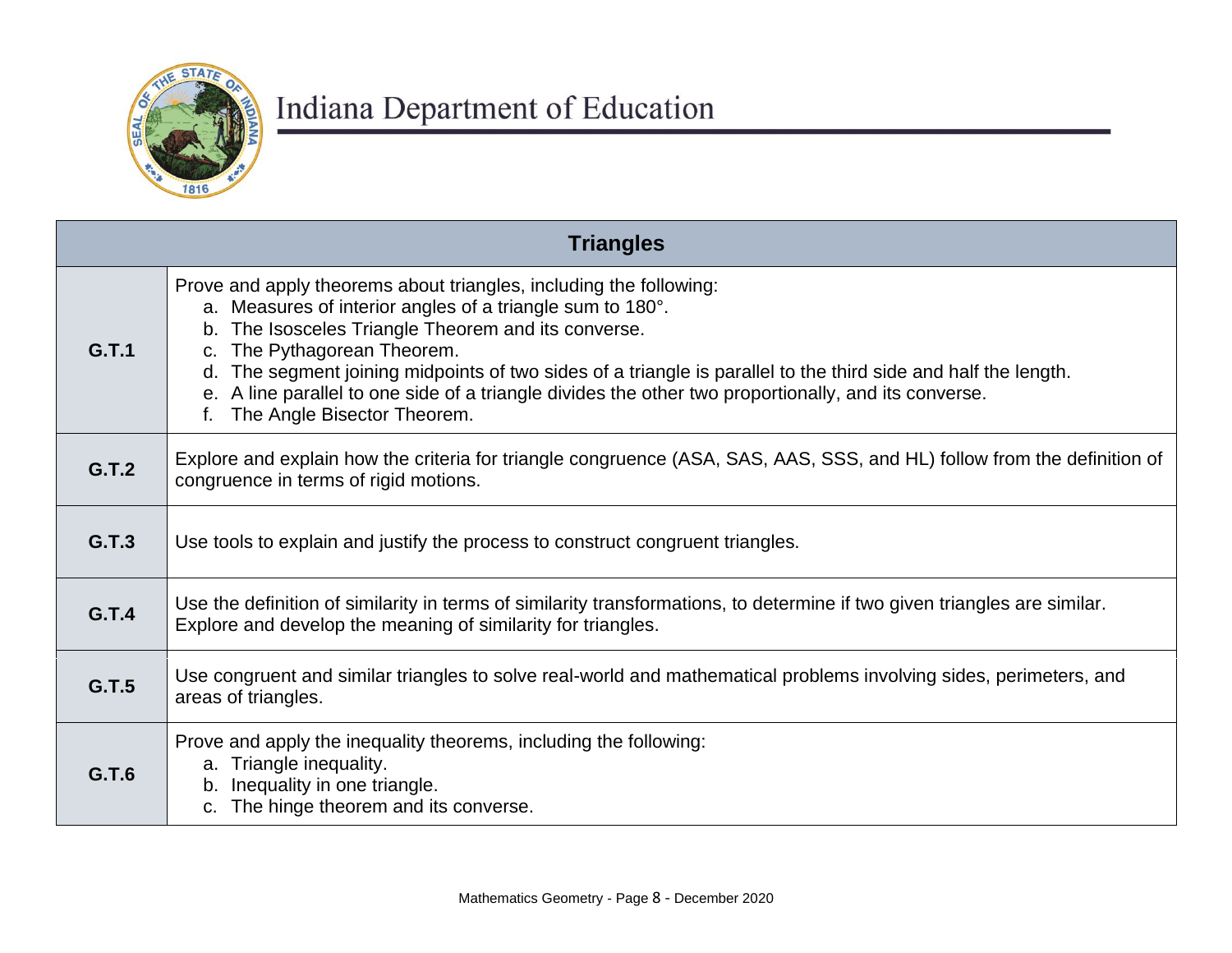

| <b>G.T.7</b> | Explore the relationships that exist when the altitude is drawn to the hypotenuse of a right triangle. Understand and use<br>the geometric mean to solve for missing parts of triangles. |
|--------------|------------------------------------------------------------------------------------------------------------------------------------------------------------------------------------------|
| G.T.8        | Understand that by similarity, side ratios in right triangles are properties of the angles in the triangle, leading to<br>definitions of trigonometric ratios for acute angles.          |
| G.T.9        | Use trigonometric ratios (sine, cosine, tangent and their inverses) and the Pythagorean Theorem to solve real-world and<br>mathematical problems involving right triangles.              |
| G.T.10       | Explore the relationship between the sides of special right triangles (30° - 60° and 45° - 45°) and use them to solve real-<br>world and other mathematical problems.                    |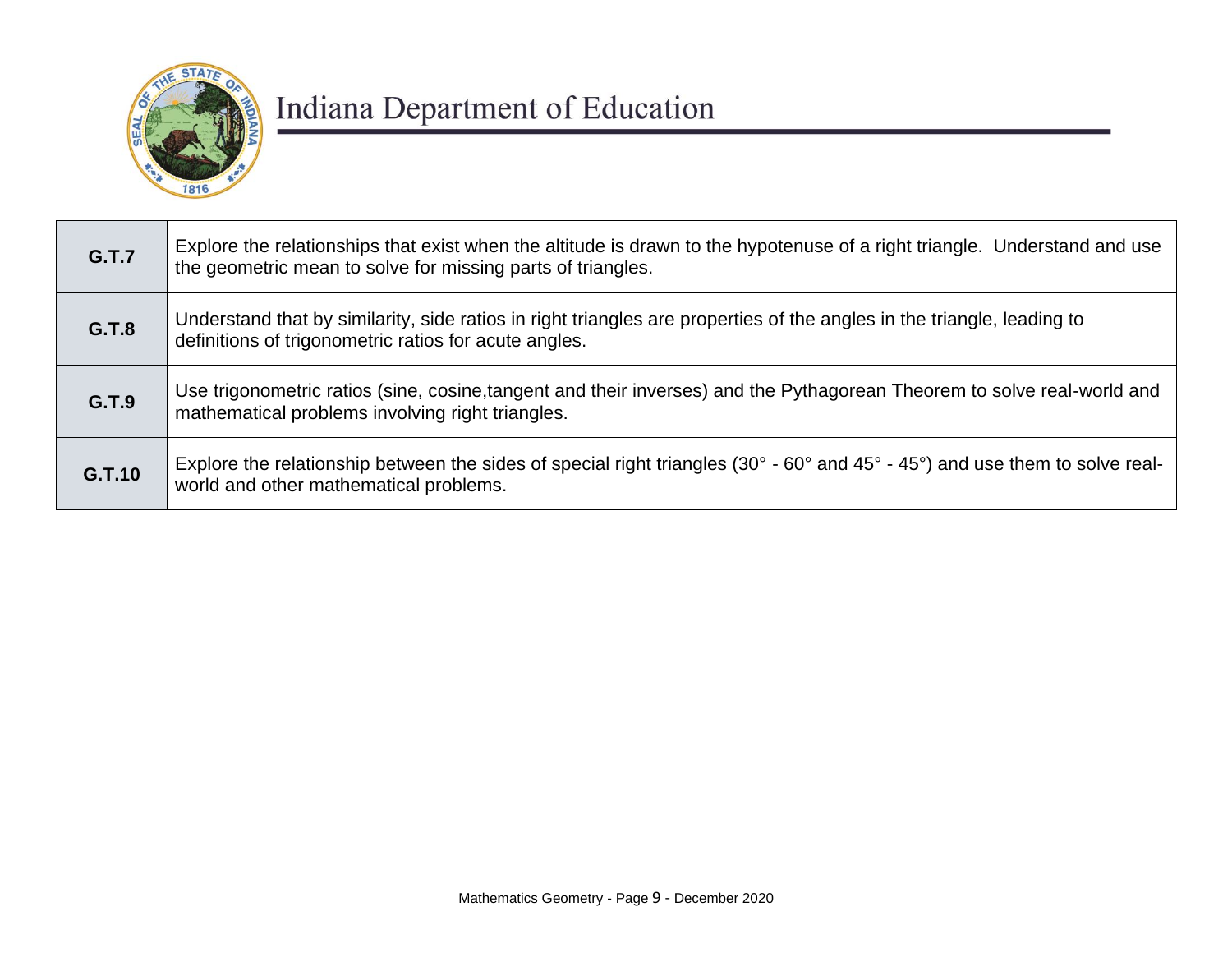

| <b>Quadrilaterals and Other Polygons</b> |                                                                                                                                                                                   |
|------------------------------------------|-----------------------------------------------------------------------------------------------------------------------------------------------------------------------------------|
| G.QP.1                                   | Prove and apply theorems about parallelograms, including those involving angles, diagonals, and sides.                                                                            |
| <b>G.QP.2</b>                            | Prove that given quadrilaterals are parallelograms, rhombuses, rectangles, squares, kites, or trapezoids. Include<br>coordinate proofs of quadrilaterals in the coordinate plane. |
| G.QP.3                                   | Develop and use formulas to find measures of interior and exterior angles of polygons.                                                                                            |
| G.QP.4                                   | Identify types of symmetry of polygons, including line, point, rotational, and self-congruences.                                                                                  |
| <b>G.QP.5</b>                            | Compute perimeters and areas of polygons in the coordinate plane to solve real-world and other mathematical<br>problems.                                                          |
| <b>G.QP.6</b>                            | Develop and use formulas for areas of regular polygons.                                                                                                                           |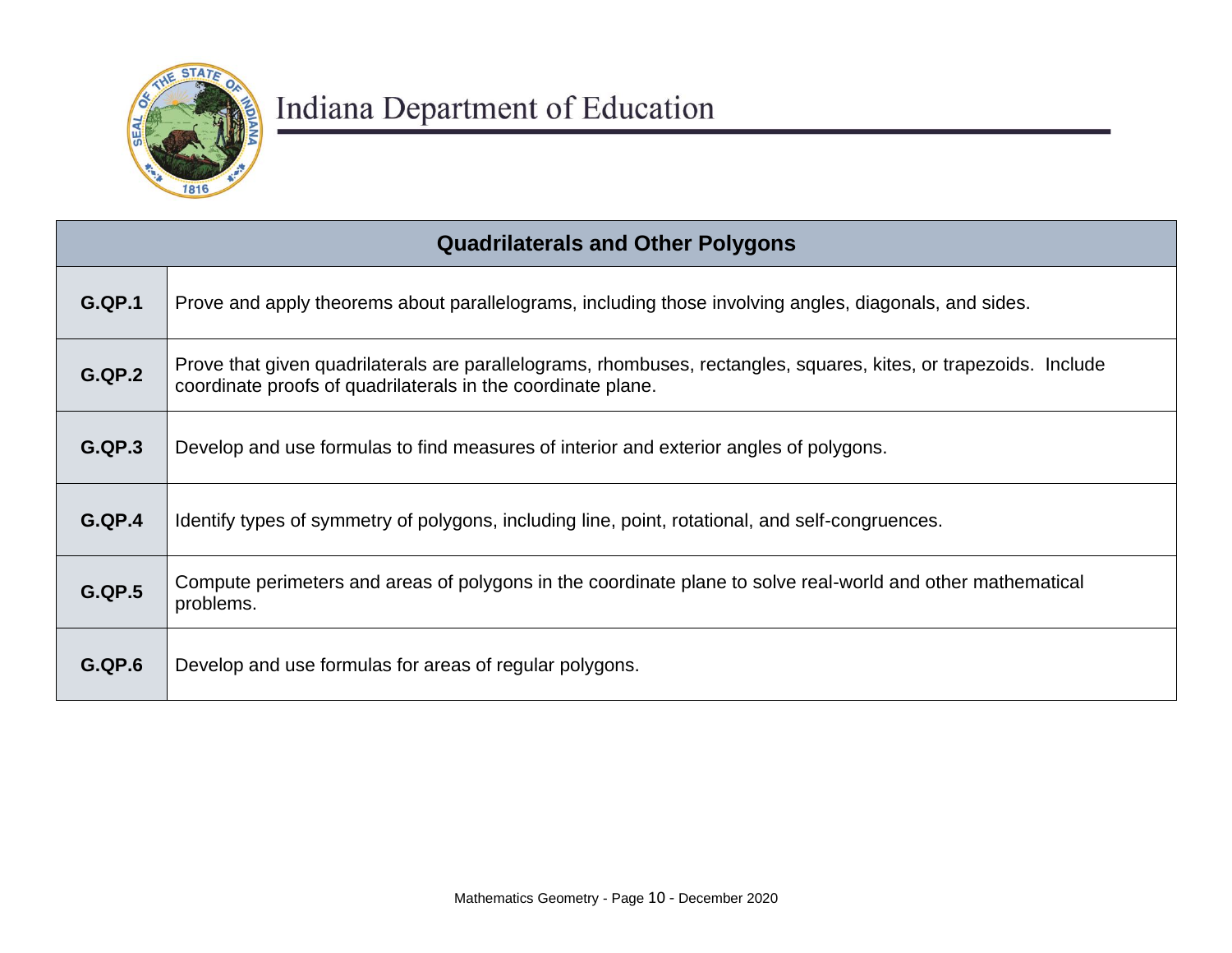

| <b>Circles</b> |                                                                                                                                                                                                                                                                                                                                                   |
|----------------|---------------------------------------------------------------------------------------------------------------------------------------------------------------------------------------------------------------------------------------------------------------------------------------------------------------------------------------------------|
| <b>G.Cl.1</b>  | Define, identify and use relationships among the following: radius, diameter, arc, measure of an arc, chord, secant,<br>tangent, congruent circles, and concentric circles.                                                                                                                                                                       |
| <b>G.Cl.2</b>  | Derive the fact that the length of the arc intercepted by an angle is proportional to the radius; derive the formula for the<br>area of a sector.                                                                                                                                                                                                 |
| <b>G.Cl.3</b>  | Explore and use relationships among inscribed angles, radii, and chords, including the following:<br>a. The relationship that exists between central, inscribed, and circumscribed angles.<br>b. Inscribed angles on a diameter are right angles.<br>The radius of a circle is perpendicular to a tangent where the radius intersects the circle. |
| <b>G.Cl.4</b>  | Solve real-world and other mathematical problems that involve finding measures of circumference, areas of circles and<br>sectors, and arc lengths and related angles (central, inscribed, and intersections of secants and tangents).                                                                                                             |
| <b>G.Cl.5</b>  | Use tools to explain and justify the process to construct a circle that passes through three given points not on a line, a<br>tangent line to a circle through a point on the circle, and a tangent line from a point outside a given circle to the circle.                                                                                       |
| G.CI.6         | Use tools to construct the inscribed and circumscribed circles of a triangle. Prove properties of angles for a quadrilateral<br>inscribed in a circle.                                                                                                                                                                                            |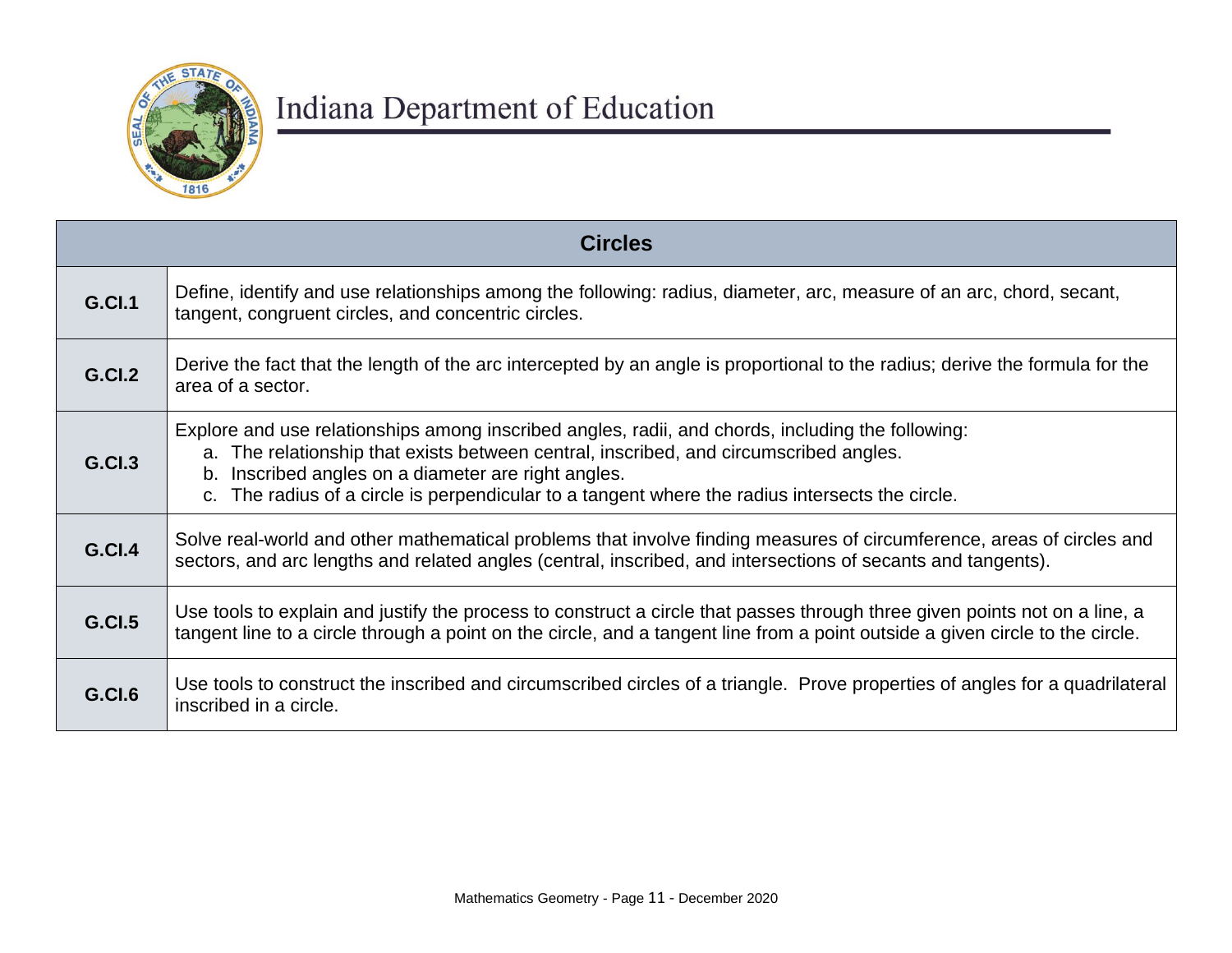

| <b>Transformations</b> |                                                                                                                                                                                                                                                              |
|------------------------|--------------------------------------------------------------------------------------------------------------------------------------------------------------------------------------------------------------------------------------------------------------|
| <b>G.TR.1</b>          | Use geometric descriptions of rigid motions to transform figures and to predict and describe the results of translations,<br>reflections and rotations on a given figure. Describe a motion or series of motions that will show two shapes are<br>congruent. |
| <b>G.TR.2</b>          | Verify experimentally the properties of dilations given by a center and a scale factor. Understand the dilation of a line<br>segment is longer or shorter in the ratio given by the scale factor.                                                            |